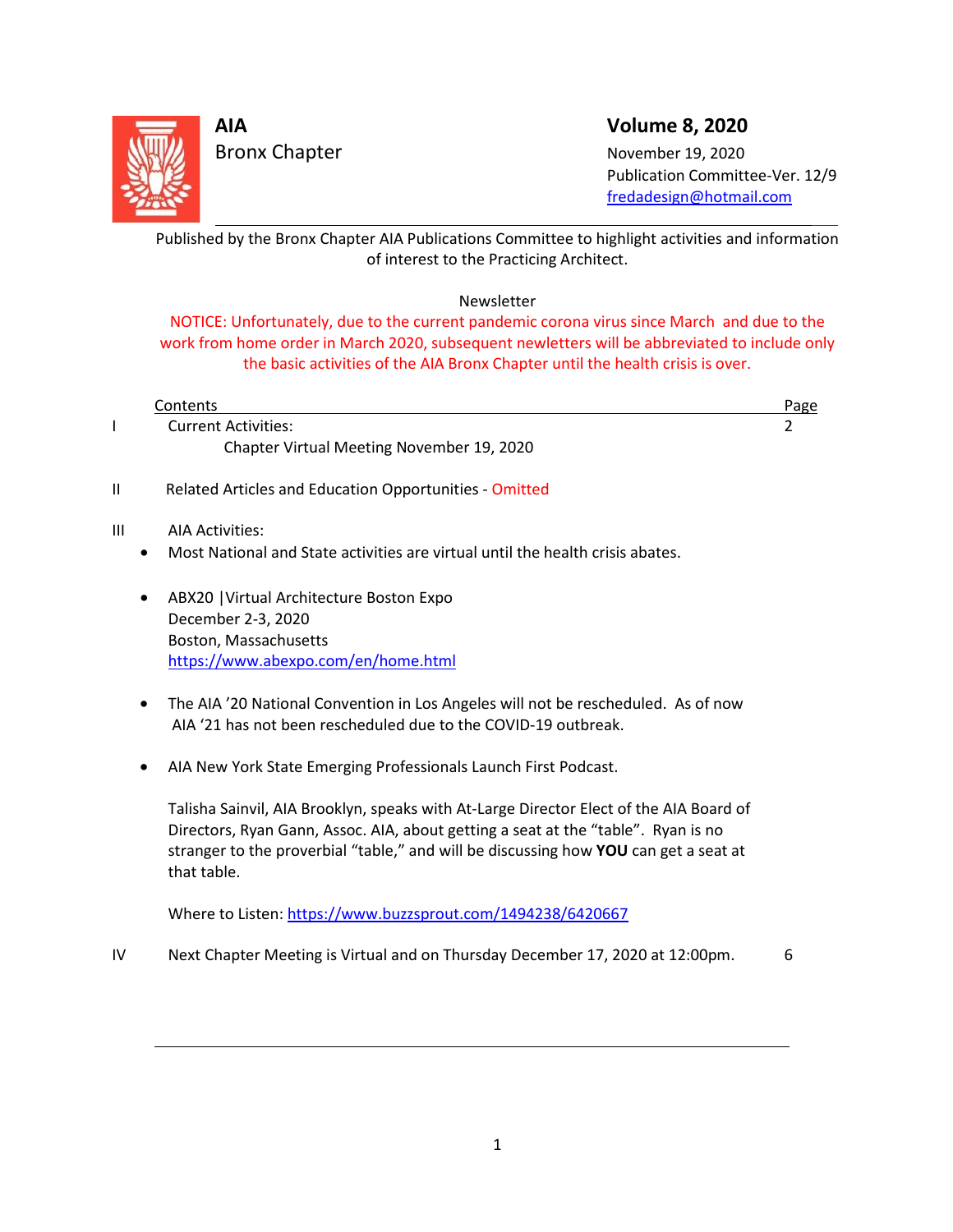I Current Activities



### November 19, 2020 AIA BRONX CHAPTER MEETING MINUTES

Meeting began at 6:06 pm

Attendees:<br>Ofe Clarke Bob Esnard Antonio Freda Ken H. Koons, Sr. Ken A. Koons, Jr. Jerin Lisha Soany K. Marquez Carlos A. Matute Jonathan Medina Julian Misiurski Martin Zelnik

Ofe Clarke **Consultant** Bill Kressler – Architectural Consultant<br>Bill Davis **Bill Consultant** Regional Sales Manager Guest Bill Davis **Exercise Sales Manager**<br>
Sara Diazayeri **Nanager Sara Diazayeri** Co. Leviton Lighting Co.

#### Agenda / Discussion:

1. Seminar:

Bill Kressler – The Regional Sales Manager for Leviton Lighting Co. presented the seminar: Best Practices for Your Lighting Design. The Course reviewed the latest generation of lighting products and their respective applications from a 30,000-foot view. Lighting has a profound effect on how we structurally design our architectural space. These spaces include vertical markets such as commercial, healthcare, educational, industrial and hospitality to name a few. The newest polarizing lighting technology is the light emitting diode – LED and an example of how this theory is used in our most common building design applications.

Net zero building design is almost always driven by Energy codes. In return the design community and their clients can capitalize on positive environmental results. However, the changes that happen frequently in technology and in codes are continuing to test the limits of power density requirements.

The course outlined lighting recommendations for various and exterior lighting applications. It reviewed the benefits of both linear lighting and point source lighting to determine the best practice for specific lighting applications.

The Key topics addressed in the seminar were:

• Application and assessment of alternative lighting arrangements.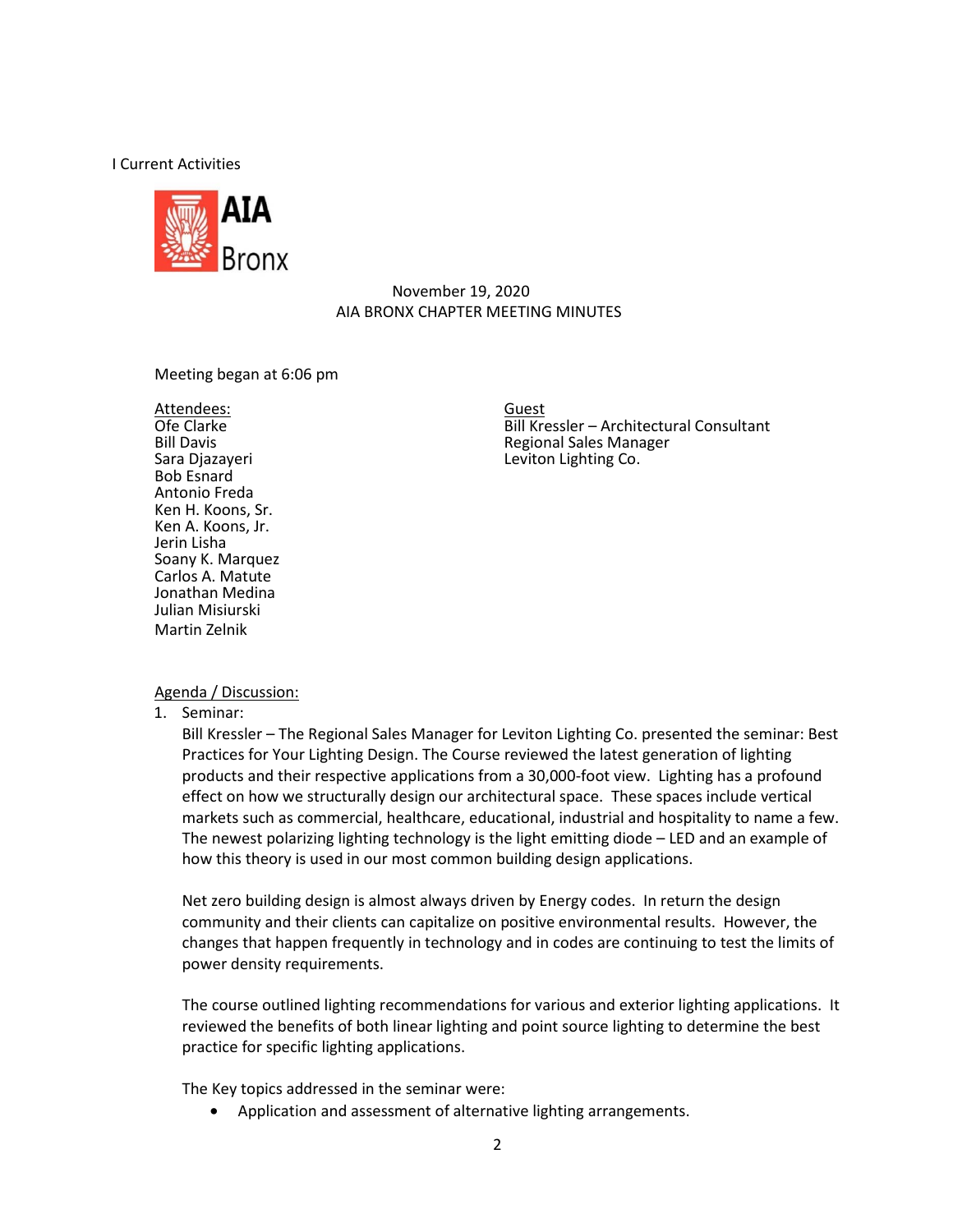- Standards Energy Codes and IES.
- New and traditional lighting sources.
- Best practices relative to specific applications.
- The future Lighting Trends.

Bill discussed the lighting from the perspective of Health, Safety and Welfare in relation to; Exterior and Interior lighting issues. Both of these environments have design choices depending on how the areas are used, which can create dramatic differences in the "feel" of a place and how to highlight spaces. In many cases, he demonstrated how light can change human interactions with; steps, changes in surfaces or how obstructions are navigated. Most lighting is usually simply determined by code minimum illuminating standards. However, there many ways these standards can be met and by carefully selecting fixtures to; accent stairs by installing lights under handrails or by light in the ground shinning up around a building/space, or under an overhang of a roof/room cove, shinning down; and create dramatic effects for the same or a slightly higher cost of simply meeting standards.

Exterior lighting is used to highlight a sign or design feature of building which can create glare issues that producing the opposite effect by "blinding" a viewer with a glare "bomb". Bill illustrated this very directly with physical examples of well-intentioned mistakes and indicated several techniques to solve the problems. In interior spaces; careful selection can create and/or clarify the use of the space; and how safe, as well as satisfying it is to be in. The subtle use of color can change the "feel", such as a blue tint is easier for sleeping or relaxing. A white light can help keep people more alert, such as in schools or hospitals. Also, if people are in spaces for long periods of time, the circadian rhythm, the sleep wake cycle of life, becomes important for comfort. So lighting should be warmer (blue/white) during the day and gradually change to a cooler (red) color at night. The idea is to integrate the selection of fixtures and lighting sources into the architecture. To always see lighting as integral to the design and construction of a building or space. He highlighted the importance of the work of the International Dark Sky Association (IDA), they study and propose many techniques, which historically have become laws, to eliminate energy waste and using lighting only where it is needed. Another very important goal of theirs is to allow people to experience the natural sky; stars, and planets without human created intrusive "sky shine". Currently, more and more countries, states and municipalities are adopting regulations to require lighting to save power and allow for viewing a more natural and dark sky.

Bill Kressler in his presentation used many charts and examples of; landscapes, buildings and interior spaces to illustrate lighting concepts. The talk was energetic and allowed for a back and forth between the members and him. He also surprised members, with a media/movie quiz with for members to win\$20 gift certificates for correct answers. Finally Bill in conclusion, volunteered to assist chapter members with questions or lighting consultations on projects they are working on. The presentation was very interesting, professional and informative for the Chapter members.

His contact information is:

Bill Kressler Architectural Consultant Leviton Lighting Co. Tel: 973-255-9299 Email: [bill.kressler@leviton.com](mailto:bill.kressler@leviton.com)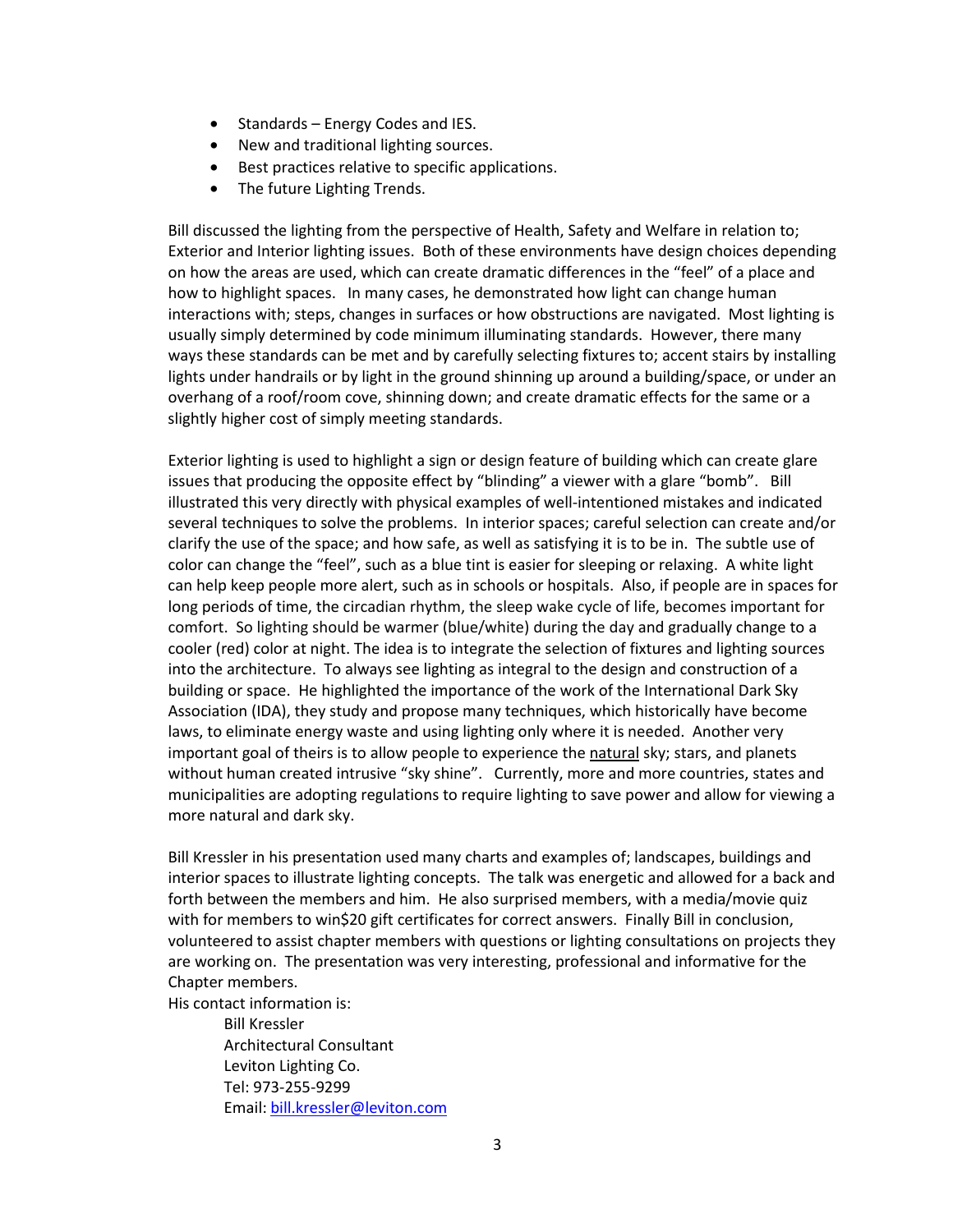#### 2. Adoption of October minutes:

The Minutes of the October 15, 2020 were attached to November's meeting notice for members to review. Marty Zelnik made a motion to approve, the motion was seconded by Ken Koons Sr., and the September minutes were then unanimously accepted.

3. The next meetings unfortunately, will be virtual meetings until the COVID virus allows us to have in-person meetings at our restaurant venue. The dates are:

| December 17, 2020 | 12:00pm            |
|-------------------|--------------------|
| January 28, 2021  | 6:00 <sub>pm</sub> |
| February 18, 2021 | 12:00pm            |

4. NYC DOB Update and COVID-19:

As reviewed in several previous meetings, architects and the construction industry are currently required to file "electronically" for all DOB actions: projects reviews, permits and enforcement responses. This electronic process has inadvertently caused wasted time and resources. This waste occurs at job sites, as well as, created tensions with clients who cannot understand the delays caused by simple administrative issues. Many of these issues previously have been resolved by a short in-person contact with DOB staff, which is now impossible to do. Efforts to meet with the Bronx Borough Commissioner to review these processing concerns, as of yet, have not been allowed. Current DOB staffing rules related to COVID have mandated minimizing people contact/meeting. The DOB's goal is to limit the spread of the virus; requiring most employees to work remotely. DOB offices, including the Bronx office are manned with only minimum "essential" staff. However, Chapter membership is requesting that efforts be made for developing other communicating alternatives, such as telephone meetings or direct limited contact with the specific DOB personnel, who work on particular applications or the processing of a project.

Although the Chapter President and Secretary have attended a few virtual meetings with Commissioner Melody LaRocca, only general concerns were reviewed. The Commissioner reinforced the DOB's effort to, not only continue the electronic filing procedure, but to increase it and implement more modifications in the next few months there by increasing the DOB NOW electronic filing and processing procedure. This direction the Commissioner "believes" will make the DOB relationship with the construction industry more efficient and timely. Most Chapter members are not sure that these so called improvements are "helpful".

As Chapter members indicated previously, there should be a "real" DOB dialogue with, AIA Chapters and/or Industry Organizations to acknowledge the "impersonal" processing reality and to urgently modify the current DOB process.

5. The Election of 2021 Officers:

As the Chapter Bylaws require, if the Chapter Secretary does not receive alternate candidates or additions to the Nominating Committee's candidate list prior to the November meeting, the Nominating Committee's slate of the 2021 must be voted on. Therefore, as no changes were received, members unanimously approved next years' officers, who will be:

Sara Djazayeri - President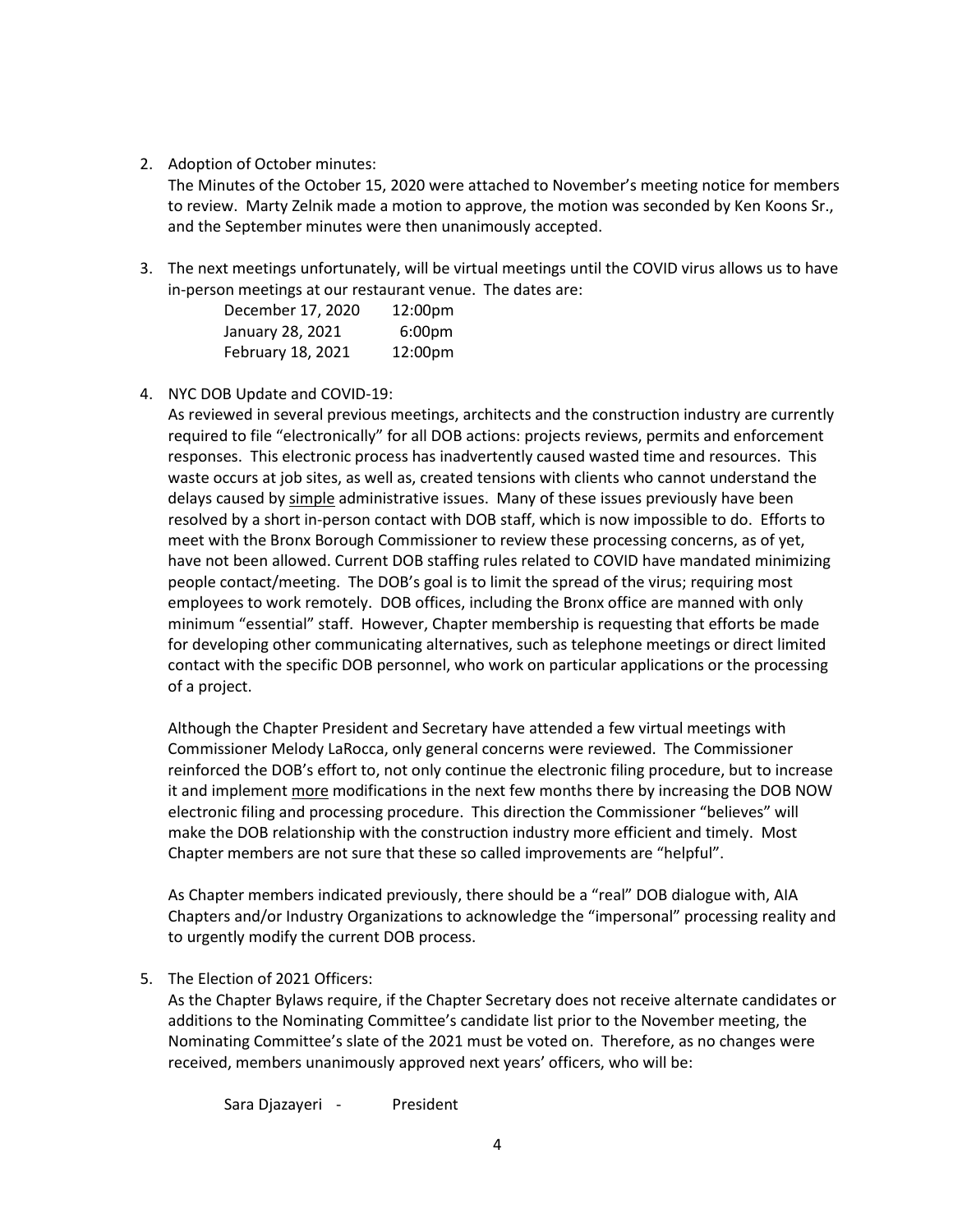| Martin Zelnik    | <b>Vice President</b> |
|------------------|-----------------------|
| Ken Koons Jr.    | <b>Treasurer</b>      |
| Robert Esnard    | Secretary             |
| Ofe Clarke       | Director              |
| Ken Koons Sr.    | Director              |
| Julian Misiurski | Director              |

#### 6. The Cloud: *(Drafted by Josette Matthew and modified for content)*

The Chapter coordinator of Chapter Cloud, Josette Matthew developed and established a Dropbox by compiling archived Chapter documents. Tony Freda found many of the documents that the Chapter used as part of the recertification process of the Bronx Chapter three years ago and Bob Esnard was able to send her the original Bronx Chapter Charter. All of these documents were forwarded to Josette, who has "populated" the Cloud. It is hoped members will be able to access documents in the next month.

7. Open Restaurants:

At the October meeting, Marty Zelnik raised the economic, public safety and design issues as restaurants were reopening under COVID Restrictions. He had drafted a letter that was attached to October's minutes and sent to membership. After a discussion, there were several modifications suggested to balance the need of businesses to survive and to serve the public as expeditiously as possible. However, there are still safety and design problems to allow eating in street parking lanes and/or sidewalk spaces in front of restaurant storefronts. Members agreed that the Chapter letter should be modified and sent, requesting the City "open up" the discussion of how it regulates these spaces, with a broader discussion to include; businesses, architects and communities with all the agency regulators. The hope is to produce a more rational, safe and effective dining experience. This is especially true if the city, as the Mayor proposes after the COVID crises, allows these street dining locations to continue. The letter will be sent and circulated to members and is attached to these minutes as Appendix # I.

8. Chapter Committee:

The committee members; Ofe Clarke, William Davis, Soany Marquez, Carlos Matute and Marty Zelnik met and one of the decisions made was to name the group as the AIA Bronx Chapter "Blueprint Committee". The committee is continuing to discuss the Chapter's last June's statement and pledges the Chapter made. The committee's goal was to propose action steps to be taken in the first months of next year, which will include a range of options as to what can be accomplished with the current membership and resources. One of the suggestions decided on was to develop a Chapter mentorship program between interns and young professionals with senior members of the Chapter. William Davis indicated that the committee will continue to meet regularly and will have more to present to the Chapter in the next Chapter meetings.

9. Instagram/Social Media Chapter Presence: (*Drafted by Soany Marquez and modified for context*) Soany Marquez reminded members to fill out the questionnaire previously submitted to members which is copied and attached to the minutes as Appendix #2. She urged everyone to please fill it out as soon as possible, to allow her to start setting up our Instagram page for the New Year. The questionnaire should only take a few minutes and the answers need not be very long. If possible, members should include lots of images of work or extracurricular activities that can be shared on the Instagram page.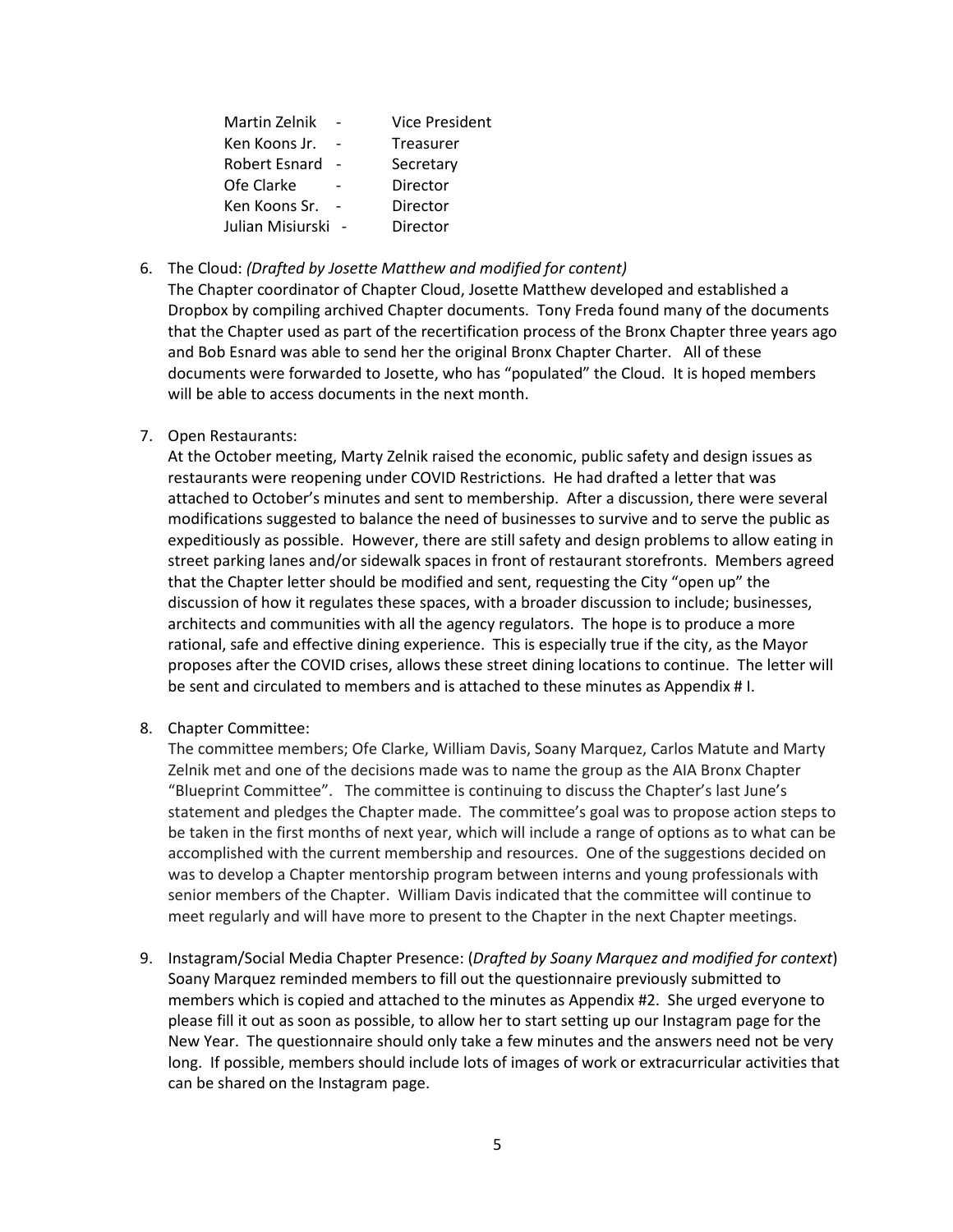This social media attempt is to publicize our chapter and have it better known for the future generations of Bronx Architects. We want our Bronx Chapter to grow and welcome new members every year. So please help, to help this initiative!

10. Education

Ofe Clarke of the education committee, in a November  $12<sup>th</sup>$  email note to chapter members and verbally at November's meeting, requested that members who are interested, hopefully as many minority architects as possible, and are willing to record a 10 minute video that could be shared with our middle schoolers virtually, since we are unable to physically go into the schools. The video would focus on who is an architect and what do they do.

If you have any questions please reach out to;

[Clarke.ofe@gmail.com](mailto:Clarke.ofe@gmail.com) or to Sar[a info@studio360s.com.](mailto:info@studio360s.com)

11. New Business:

The Chapter received an email request from NYC Department of City Planning related to the Planning Department's current initiative, to create and pass into law a zoning modification concerning Coastal Flood Resiliency. The Department of City Planning is in the process of publicizing and started the approval process promoting resilient buildings throughout the city's current and future water front and flood plain areas. The members agreed to forgo a sponsorship opportunity, if a date can be scheduled to have a seminar concerning this important city initiative.

The meeting was adjourned at 8:09pm.

IV. Next Meeting:

As the health crisis unfortunately continues and the meeting venue at Artie's Restaurant is only open for outdoor dining, the next meeting will again be a Virtual meeting on;

**Thursday December 17, 2020 at 12:00PM**

- **Appendix I - Chapter Letter Open Restaurants**
- **Appendix II - Instagram Chapter Page Background Questionnaire for AIA Chapter Members**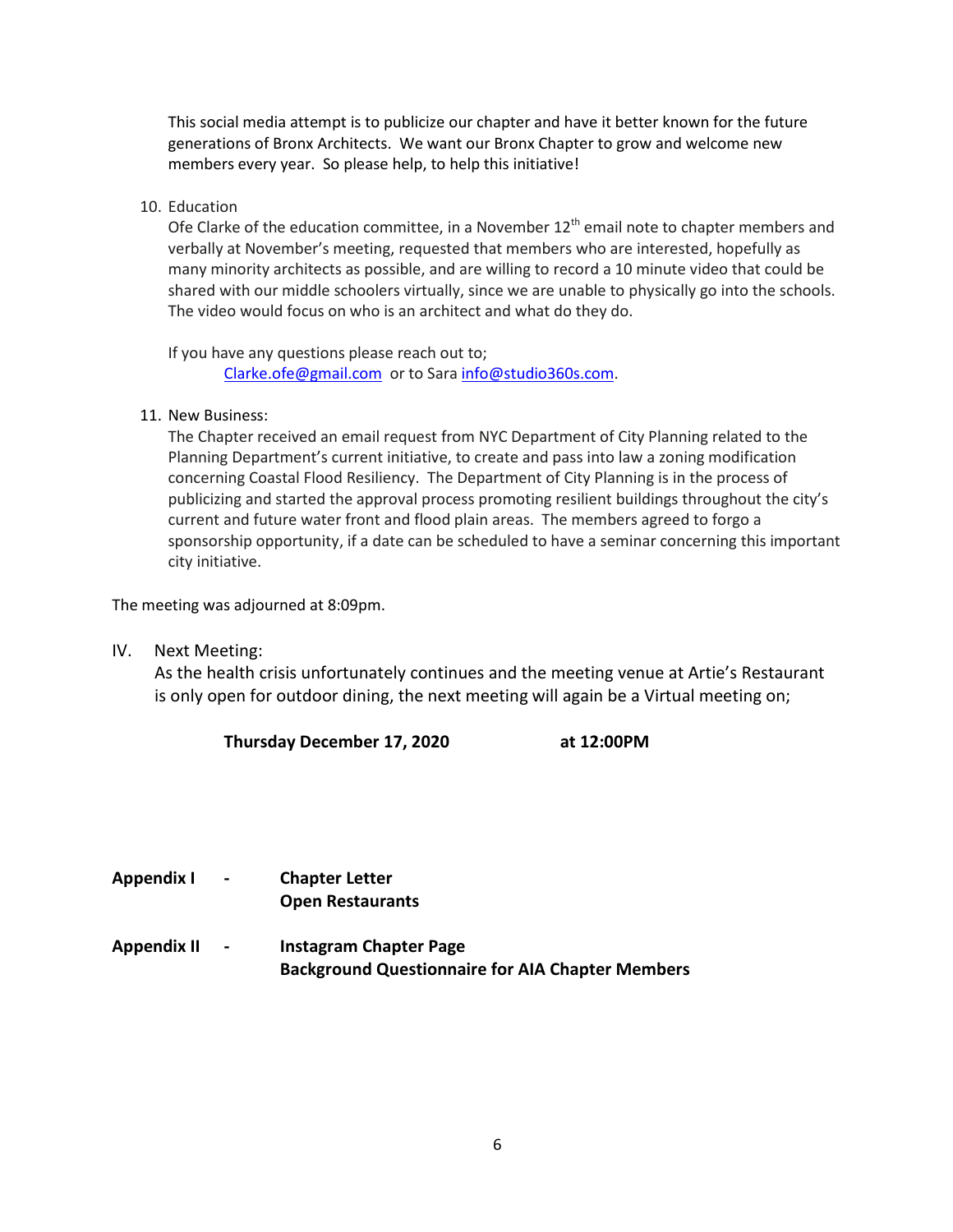## **Appendix I**

 **Chapter Letter** 

**Open Restaurants**



December 2, 2020

Mayor Bill de Blasio City Hall New York, NY 10007

Re: NYC DOT "Open Restaurants Program"

The Bronx Chapter AIA respectfully expresses its concern about the safety of the newly established "Open Restaurants Program" permitting dining structures to encroach upon NYC streets. It is suggested that although they are allowing many businesses to open, there are **serious** issues that negatively impact the health, safety and welfare of those seated at tables, as well as pedestrian, traffic, sanitation, bicyclists, and other related situations.

New York City issued "Design Standards" for the construction of these facilities currently lack sufficient details and specificity. Observation of some of those constructed street structures suggest that quality and strength of many of these units may be in need of re-evaluation.

Accordingly, The Bronx Chapter AIA calls upon these representatives of NYC Agencies including; the DOT, DOB, DCP, LPC, DOS, ECB, DEP, CPC and MOPD to immediately conduct *open* **Public Hearings.** The hearings will allow a dialog engaging; the public, Community Boards, restauranteurs, architects, engineers and the agencies in a dialog to further evaluate, refine, and improve the "Open Restaurants Program."

The Bronx Chapter of the AIA remains available to assist in any way possible.

Bronx Chapter

Antonio Freda President cc: Department of Building Department of Transportation